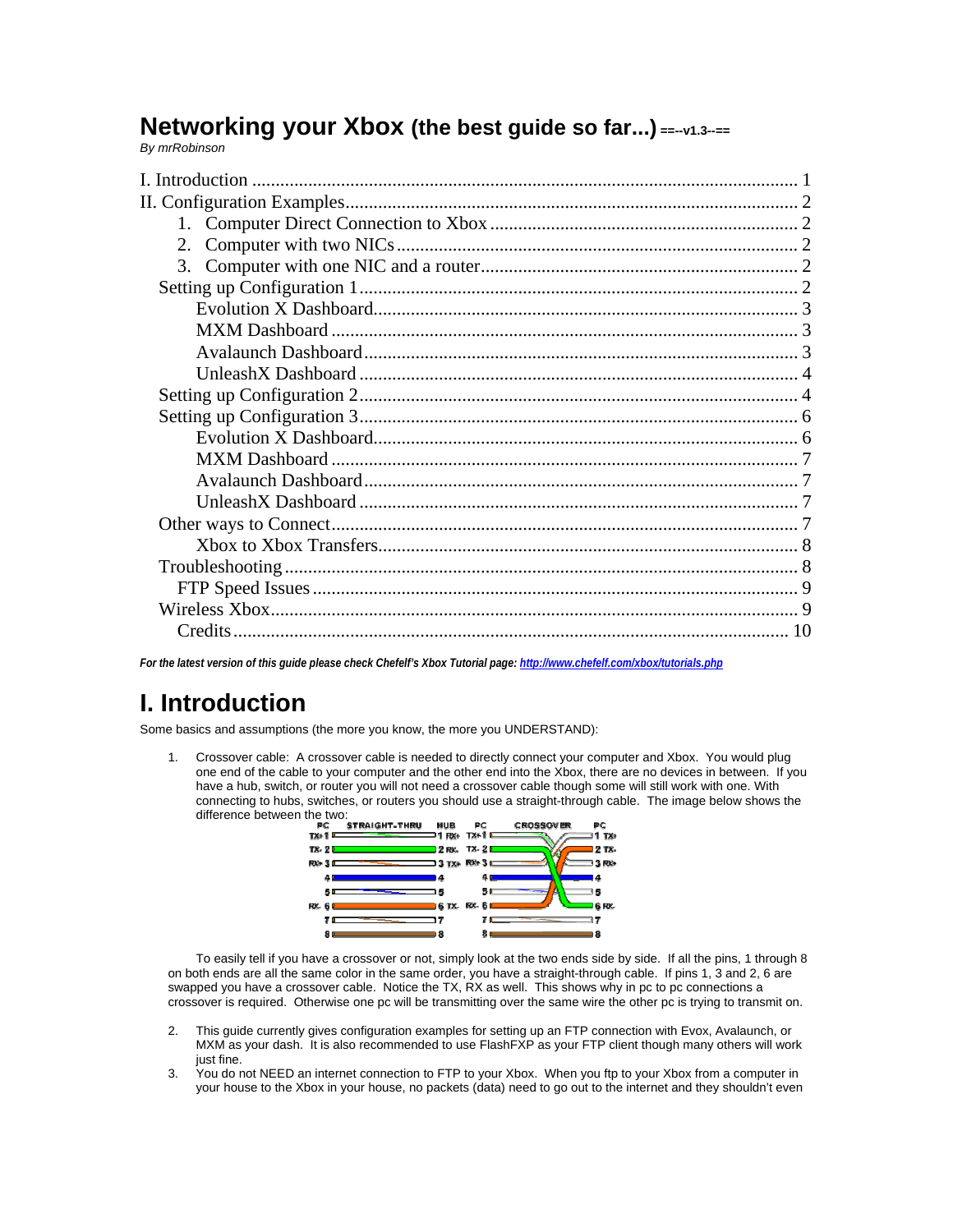try. The tricky part is when you want to be able to access the internet and ftp to your Xbox at the same time. How this is done and how difficult it is depends on the devices you have.

- 4. I will not list every baby step involved for how to set things, like every mouse click required. If you're not sure how to do something I've said to configure, see number 5 below.
- 5. If something is said in this guide that you don't understand or don't know how to accomplish it, try google. It is a search engine at http://www.google.com
	- For example, if I say "Run a command prompt" but don't mention how; don't go immediately posting in the forums asking how you run a command prompt. First, try searching in google, "how to run command prompt windows xp". I'm willing to bet you'll get your answer faster.
	- Another example, just so we're clear, if I say "turn off your winxp firewall", you may search in google, "how to turn off windows xp firewall". Again, I'm betting your answer will come faster.
- 6. This guide now has configuration diagrams to help anyone having difficulty understanding the configuration examples I discuss. Some people simply do better with visuals. The key for the diagrams is provided below:

| Key                             |
|---------------------------------|
| Crossover Cable                 |
| Patch or Straight-Through Cable |

# **II. Configuration Examples**

 Find the configuration that best matches what you have. Reading them all anyway could help your understanding.

#### **1. Computer Direct Connection to Xbox**

 In this configuration you have your computer and Xbox directly connected. This direct connection can either be with the crossover cable, or with a straight-through cable to a hub/switch and then another straight-through cable from the hub/switch to your Xbox. Both are "direct" connections.

#### **2. Computer with two NICs**

 In this configuration you have two NICs. One possibly going to a router or a cable or DSL modem, the other you wish to make a direct connection to your Xbox with. You also have the option of configuring your Xbox for live, xbconnect, or xlink by enabling it to get out to the internet through your computer.

#### **3. Computer with one NIC and a router**

 In this configuration you should have your computer and Xbox connected to the router. The router's WAN port goes to your cable, DSL modem, or otherwise out to the internet.

¾ PRE SETUP: Before you begin setting up your configurations you should cable everything up properly. Make sure your Xbox is booted up with the dash loaded as well so you can test the settings you will put in. If you are loading your dash from a CD or DVD, any changes you need to make to the evox.ini, avalaunch.xml, or mxm.xml you will need to re-burn onto the disk then reboot your Xbox with your new boot disk. When making changes to the evox network settings when booting evox from the hard drive, make sure you scroll all the way down when you are finished and select save and exit.

## *Setting up Configuration 1*

 This is the simplest setup. Even if you have one of the other configurations, if you are experiencing problems you can always try this to help troubleshoot. This configuration can be setup in two different ways as showed in the Configuration 1a and Configuration 1b diagrams.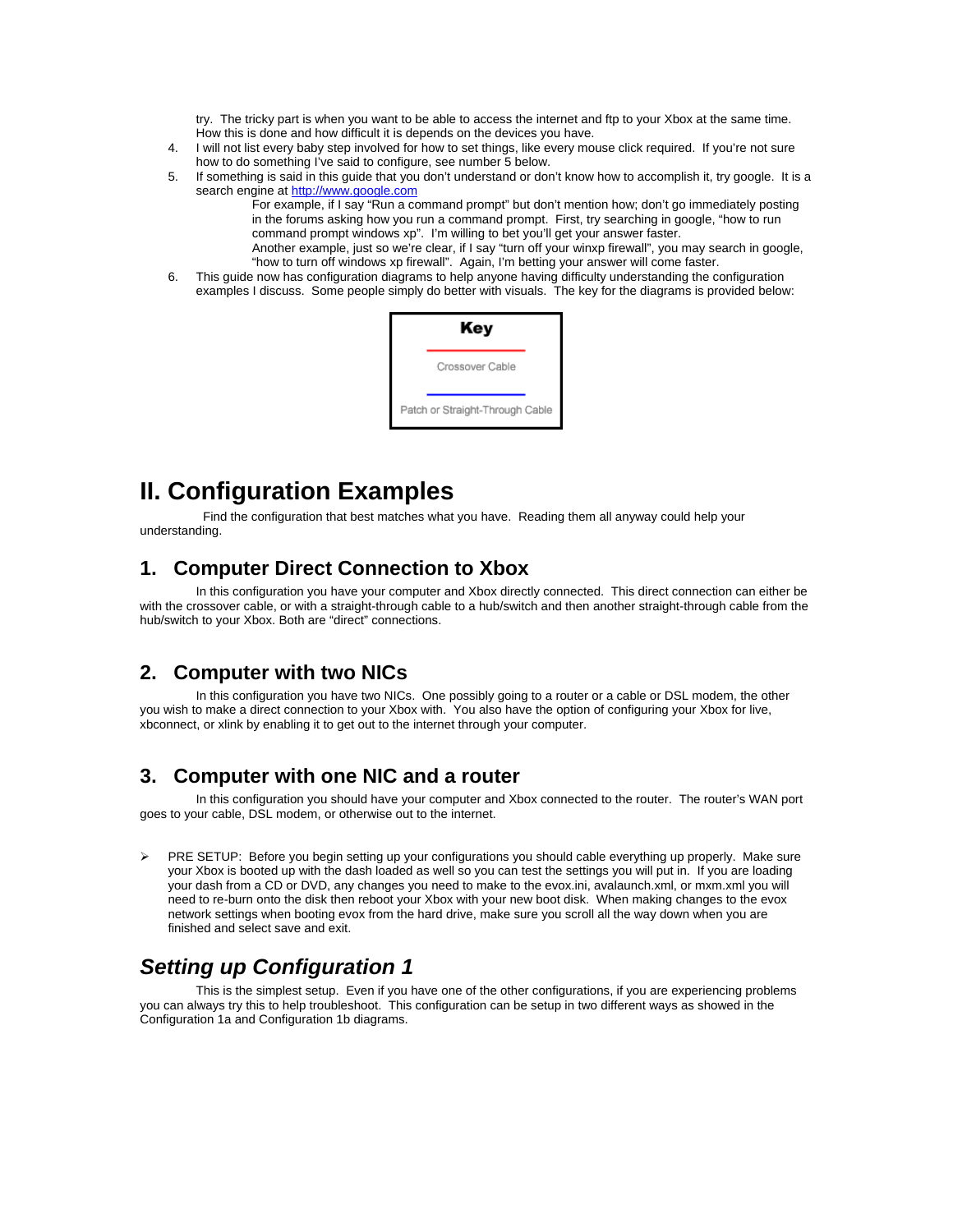



## Evolution X Dashboard

Basically you can setup the [Network] Section of your evox.ini to look like this:

| [Network]        |                   |
|------------------|-------------------|
| SetupNetwork     | $=$ Yes           |
| <b>StaticIP</b>  | $=$ Yes           |
| Ip               | $= 192.168.0.3$   |
| Subnetmask       | $= 255.255.255.0$ |
| Defaultgateway   | =                 |
| DNS <sub>1</sub> | $= 0.0.0.0$       |
| DNS <sub>2</sub> | $= 0.0.0.0$       |
|                  |                   |

You may also have SkipifNoLink and you can set that to No. Also verify your [FTP] Section looks like this: [FTP]  $Enable$  = Yes

| $= xbox$ |
|----------|
| $= No$   |
|          |

## MXM Dashboard

If you use MXM as your dash in your MXM.xml file you would want the <network> section to look something like this: <Network>

<UseDHCP>false</UseDHCP> <IP>192.168.0.3</IP> <DNS1>0.0.0.0</DNS1> <DefaultGateway>0.0.0.0</DefaultGateway> <SubnetMask>255.255.255.0</SubnetMask> </Network>

Also just verify there should be an FTPServer section that looks like this: <FTPServer> <ServerPort>21</ServerPort> <AllowAnon>False</AllowAnon> <AnonRoot>F:\</AnonRoot> <User> <Name>xbox</Name> <Password>xbox</Password> <Root>\</Root> </User> </FTPServer>

## Avalaunch Dashboard

<network setup="1" type="static">  $<$ ip> 192.168.0.3  $<$ /ip> <subnet> 255.255.255.0 </subnet> <gateway> 0.0.0.0 </gateway> <dns1> 0.0.0.0 </dns1> <dns2> 0.0.0.0 </dns2> <proxy enabled="0"> <server> 10.0.0.1 </server> <port> 8080 </port> </proxy>

</network>

Also for Avalaunch make sure you set the username to this: <user name="xbox" password="xbox">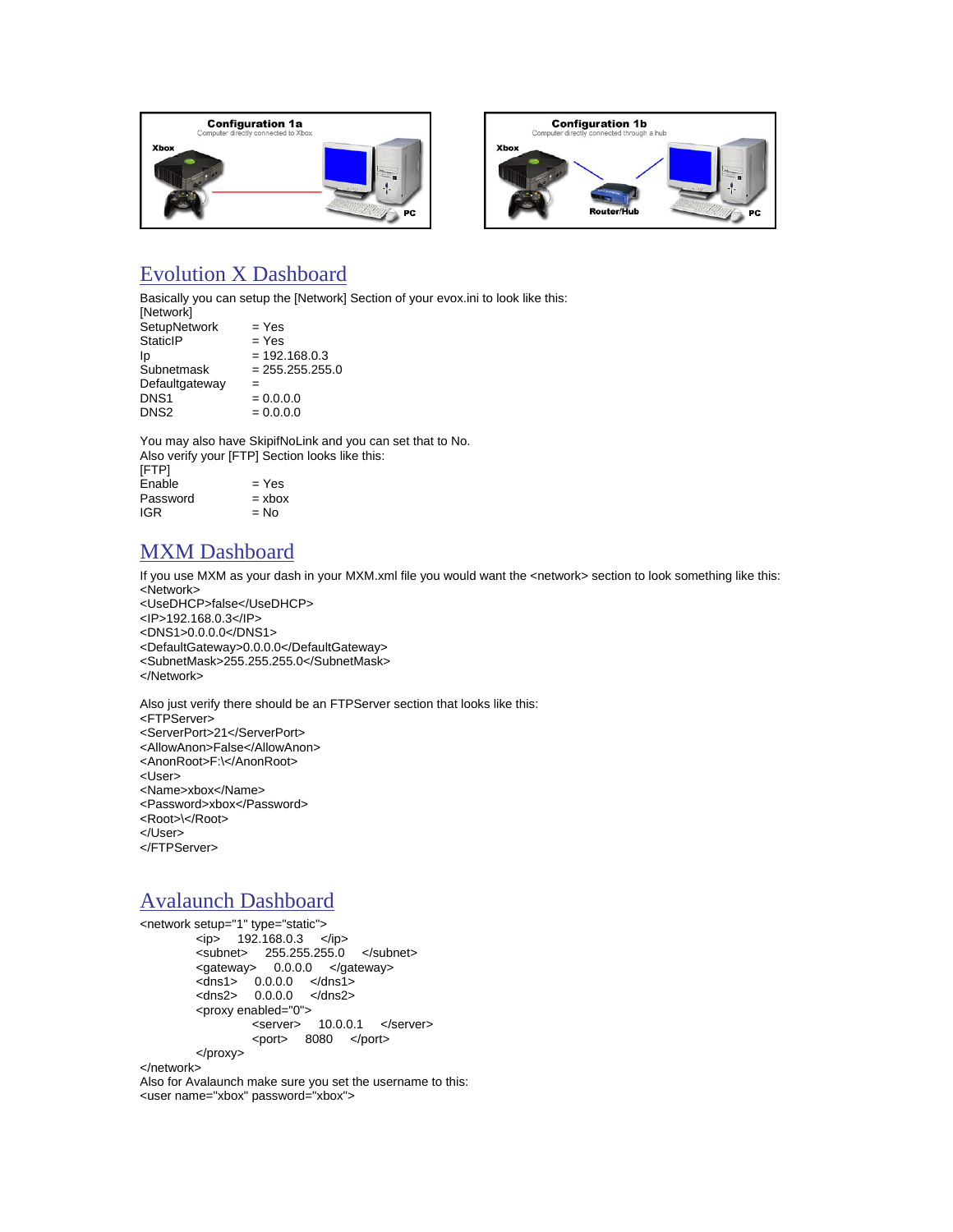#### UnleashX Dashboard

<Network Enable="Yes" Type="Static"> <IP>192.168.0.3</IP> <Subnet>255.255.255.0</Subnet> <Gateway>0.0.0.0</Gateway> <DNS1>0.0.0.0</DNS1> <DNS2>0.0.0.0</DNS2>

</Network>

Also make sure the FTP section in UnleashX is all enabled (which it is by default) so it should look like this:

<FTP Enable="Yes">

 <User>xbox</User> <Password>xbox</Password> <Port>21</Port> <MaxUsers>2</MaxUsers> <AllowAnon>No</AllowAnon> <Greeting>Welcome to XBOX FTP Server</Greeting>

</FTP>

If you boot evox with these settings you can verify your Xbox has the correct IP either by looking on a skin that displays it or in settings it will display it in blue text up top. You can also look in the other dashes if you have an IP, if not right on the front screen (via whatever skin you have) then under a settings sub menu. If you see No Link or No IP! Then either one of these settings is wrong, you don't have it connected to your computer with the correct settings yet, or your crossover cable is bad.

Now on your computer go to the properties of the NIC that has a crossover cable connected to the Xbox. Click on the Internet Protocol (TCP/IP) and then properties. Enter the following: IP Address: 192.168.0.2 Subnet Mask: 255.255.255.0 Gateway: <leave blank> DNS: <leave blank>

That's it. Simple huh? Now set up your FTP Client. For FlashFXP, install the program and run it. Click on "Site Manager" then click to create a new site. Name it Xbox or whatever and for the IP enter 192.168.0.3, verify the port is 21. The default username and password are both "xbox", all lower-case and without the quotes. Go to options and uncheck any check marks on PASV or passive mode if you are using Evox. If you are using one of the other dashes you can leave PASV checked. Apply the settings and connect.

If you have your one NIC connection to the internet and need to unplug that connection and plug in a crossover to your Xbox when you want to FTP, there is an awesome way to automate changing your NIC settings from how they need to be set for the internet and how they need to be set for the crossover to the Xbox. Luckily someone has a perfect tutorial for that and its here: http://www.xbox-scene.com/articles/switch-network.php

If you use Windows XP you shouldn't even need to bother with making those scripts. If your one NIC is set to use dhcp for the internet and when you connect it to your Xbox you always change it to a static address you can enter that address in the Alternate Configuration tab of your NIC. So if you go to your NIC properties then select TCP/IP and hit properties you should see two tabs, a General tab and an Alternate Configuration tab. The General tab you would leave set for dhcp so when you plug into the internet it would work. The alternate tab you would enter settings needed to be connected to your Xbox. Now when you switch your internet connection to the crossover cable of the Xbox windows should detect your dhcp network is down and try using the configuration in the alternate tab automatically. In this way you never have to change your NIC settings even though you are changing from a dhcp internet connection to a static direct to Xbox connection.

If you are having problems connecting still please read the Troubleshooting Section.

## *Setting up Configuration 2*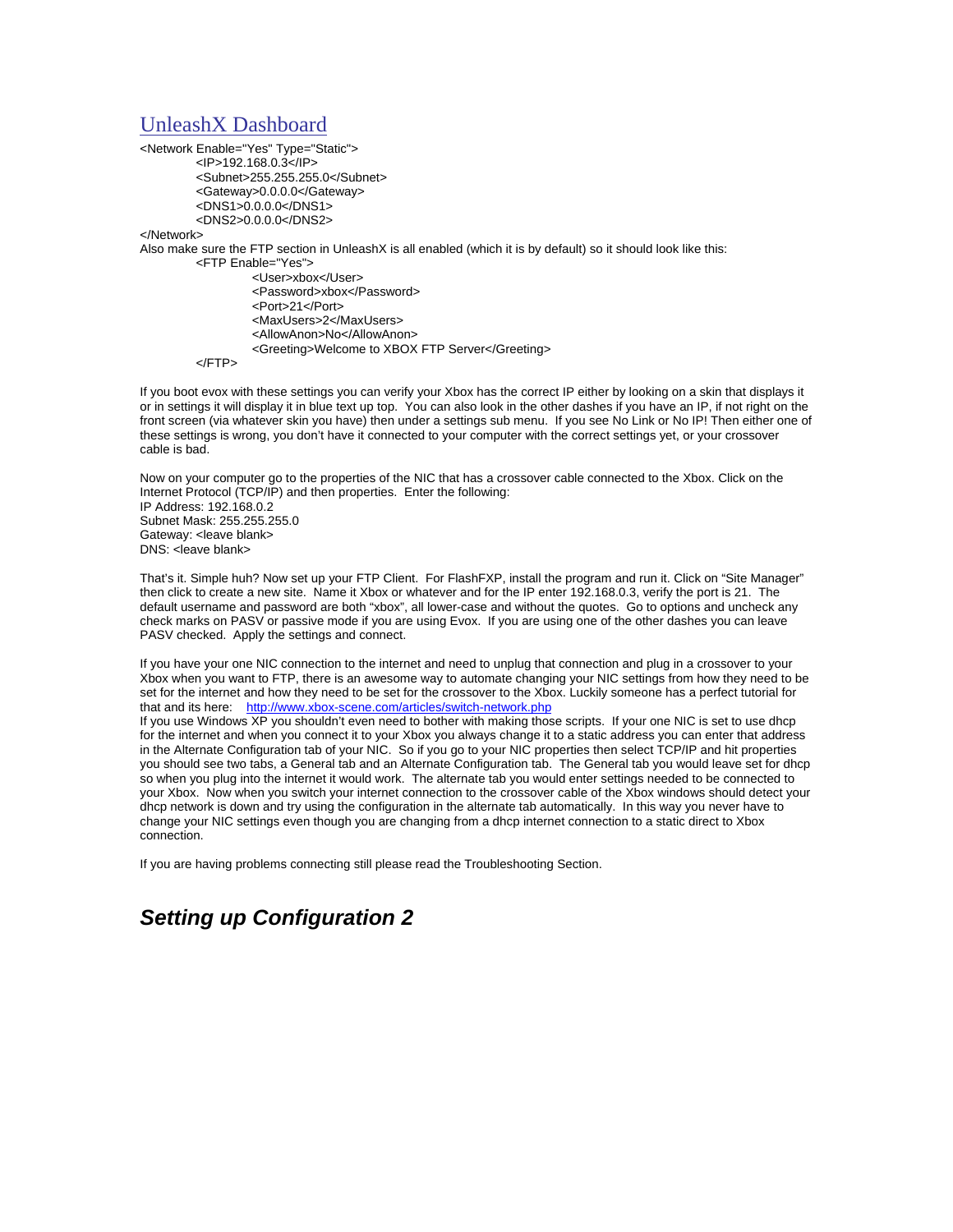

 The configuration 2 diagram above shows the most common setup you would have with 2 NICs in your PC. The only difference between this and configuration 1 is that the second NIC would have a connection to the internet for you. Chances are this NIC to the internet is getting a public DHCP address like 64.238.121.12, or any such number. If this NIC goes to a router, you may wish to read configuration 3 and you may not need your second NIC at all. So when the NIC gets DHCP like this it is automatically assigned an ip, subnet, gateway, dns, etc. so you don't need to do anything else to it. The only "gotcha" with this configuration is that when you configure your the NIC that goes direct to the Xbox you may configure it in such a way that your computer tries to access the internet through that NIC instead of the correct one with the public DHCP. This is a routing issue and one way to ensure this doesn't happen is to configure the NIC with the connection to your Xbox exactly as in configuration 1, specifically making note that you DO NOT enter a gateway address. Your Xbox itself can also be setup just as in configuration 1. Refer to the Troubleshooting section if you are having problems and yet are set up as I described.

So if you connect one of your NICs to a router in this configuration you may be getting an internal IP like 192.168.x.x instead of an external IP address. If this is the case make sure the NIC that goes out to the Xbox is not given an IP address on the same subnet as the NIC going to your router. For example, when the NIC going to your router and out to the internet is getting an IP of 192.168.**1**.x and has a subnet mask of 255.255.255.0 and the gateway on this NIC is the IP address of the router, then set the IP address of the NIC going to your Xbox to 192.168.**0**.x with a subnet of 255.255.255.0 and don't enter a gateway. Then make your Xbox have an IP address on the 192.168.0.x range, and again a gateway would not be needed.

 \*\*Advanced Option\*\* If for some reason you would like both your NICs on the same subnet then you can still force the one going internet to be used by default for everything and the one going to the Xbox to only be used when connecting to the static IP of your Xbox. Open up a command prompt and type 'route print'. With route print you can see what route your data packets will take to try to access the internet or your Xbox. What you can do is manually add a route that tells your computer that anytime it tries sending anything to 192.168.0.3 it should use the NIC with the direct connection the Xbox, not the one that goes out to the internet. To do this run the route print command. The first thing you'll see is an interface list. It'll say something like:

#### Interface List

0x1 ........................... MS TCP Loopback interface

0x2 ...00 06 5b b8 e3 33 ...... 3Com 3C920 Integrated Fast Ethernet Controller 0x3 ...00 02 2d 26 2c 74 ...... Dell TrueMobile 1150 Series Wireless LAN Mini PCI Card

So in this case the NIC going to the Xbox is 0x2, which would be IF 2 in the command. To add the static route follow this pattern:

route ADD 157.0.0.0 MASK 255.0.0.0 157.55.80.1 METRIC 3 IF 2 destination^ ^mask ^gateway metric^ ^Interface

So in our example you would type: route –p add 192.168.0.3 mask 255.255.255.255 192.168.0.2 METRIC 1 IF 2 to remove this at any time you would just type route delete 192.168.0.3

 The other option you have if you want your Xbox to get out to the internet through your computer's internet connection is to set up Internet Connection Sharing (ICS) on your computer. How to set this is up a good thing to google search. You can also try this page http://www.xbox.com/en-US/live/connect/windowsics.htm for good details. Once set up the only thing to change is to put a gateway address in your evox.ini, avalaunch.xml, or mxm.xml file which should be your computer's IP address, so the gateway you would use is 192.168.1.1 since that is probably what ICS will set your NICs IP address to.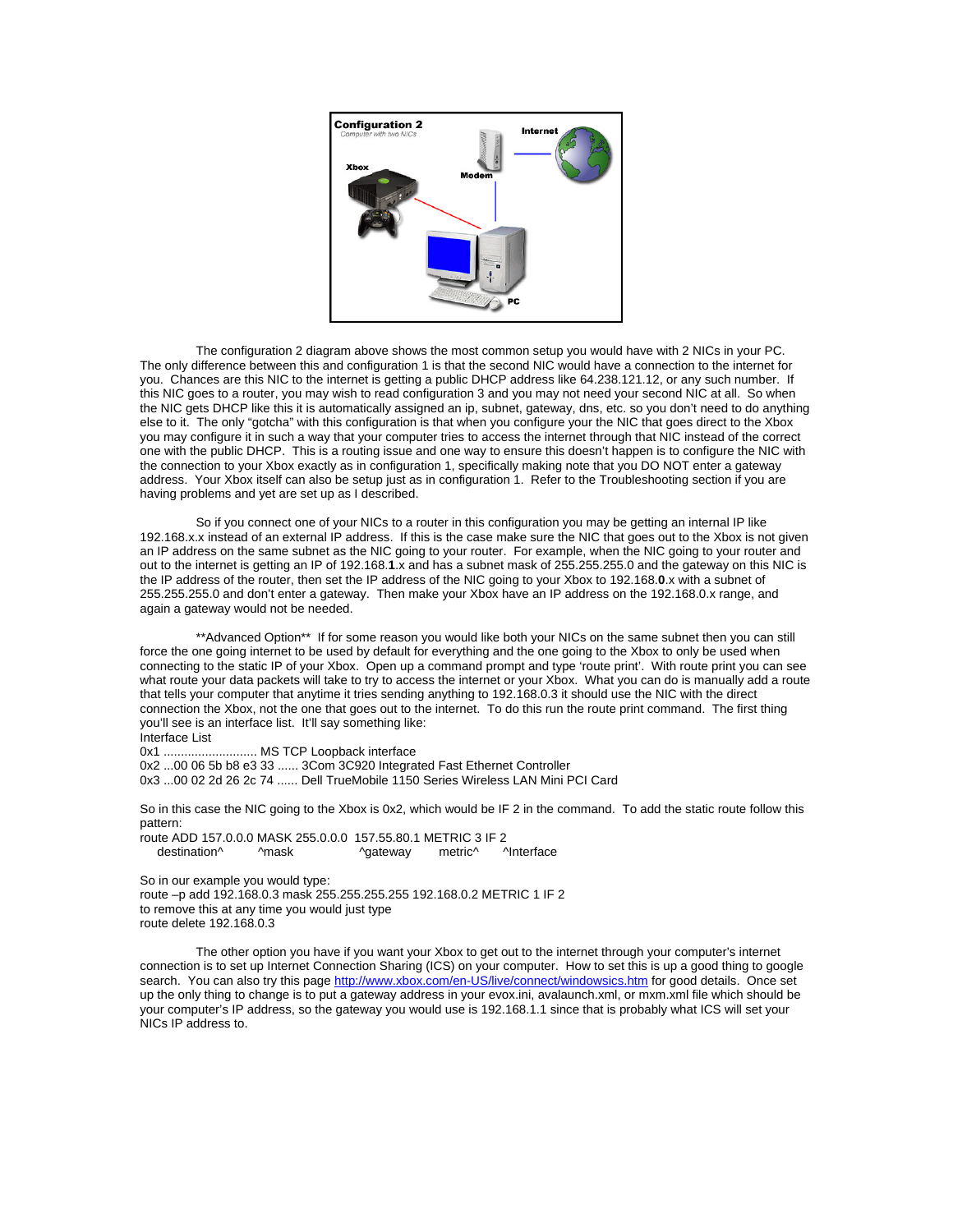## *Setting up Configuration 3*



 This is sort of like configuration 2 but instead of your NIC getting a public DHCP address it should be getting an internal private DHCP address. This address can be anything within this range: The blocks are 10.0.0.0. to 10.255.255.255, 172.16.0.0 to 172.31.255.255, and 192.168.0.0 to 192.168.255.255. There are very high chances your router is giving out addresses somewhere in 192.168.0.x or 192.168.1.x If this is the case your computer should be successfully getting its DHCP address from your router and if you can plug your Xbox into that router as well then just change your dashboard's configuration file to have a static IP. So in our first configuration example you would just have to change the files to be like this:

#### Evolution X Dashboard

| $=$ Yes           |
|-------------------|
| $= No$            |
| $= 192.168.0.3$   |
| $= 255.255.255.0$ |
| =                 |
| $= 0.0.0.0$       |
| $= 0.0.0.0$       |
|                   |

Once you set StaticIP to be No, the ip, subnet, gateway, and dns values are no longer used. You can boot your Xbox and see what IP it is getting from DHCP and simply FTP to that address.

 You can also still have your Xbox use a static ip so that you always no its IP address, even with a router that gives out DHCP. Just make sure the static IP you give it is on the same subnet as the DHCP addresses it is giving out. To do that, make your evox.ini like this:

| [Network]           |                   |
|---------------------|-------------------|
| <b>SetupNetwork</b> | $=$ Yes           |
| <b>StaticIP</b>     | $=$ Yes           |
| Ip                  | $= 192.168.0.3$   |
| Subnetmask          | $= 255.255.255.0$ |
| Defaultgateway      | $= 192.168.0.1$   |
| DNS1                | $= 0.0.0.0$       |
| DNS2                | $= 0.0.0.0$       |

Here you've changed static ip back to yes and your gateway address should be the address of your router now. If your router is on a different subnet and by that I mean its ip is 192.168.1.1 and it is giving out dhcp address's of 192.168.1.x then you would make your evox.ini reflect those differences like this:  $[Not work]$ 

| 11951001N           |                   |
|---------------------|-------------------|
| <b>SetupNetwork</b> | = Yes             |
| StaticIP            | $=$ Yes           |
| Ip                  | $= 192.168.1.3$   |
| Subnetmask          | $= 255.255.255.0$ |
| Defaultgateway      | $= 192.168.1.1$   |
| DNS1                | $= 0.0.0.0$       |
| DNS2                | $= 0.0.0.0$       |
|                     |                   |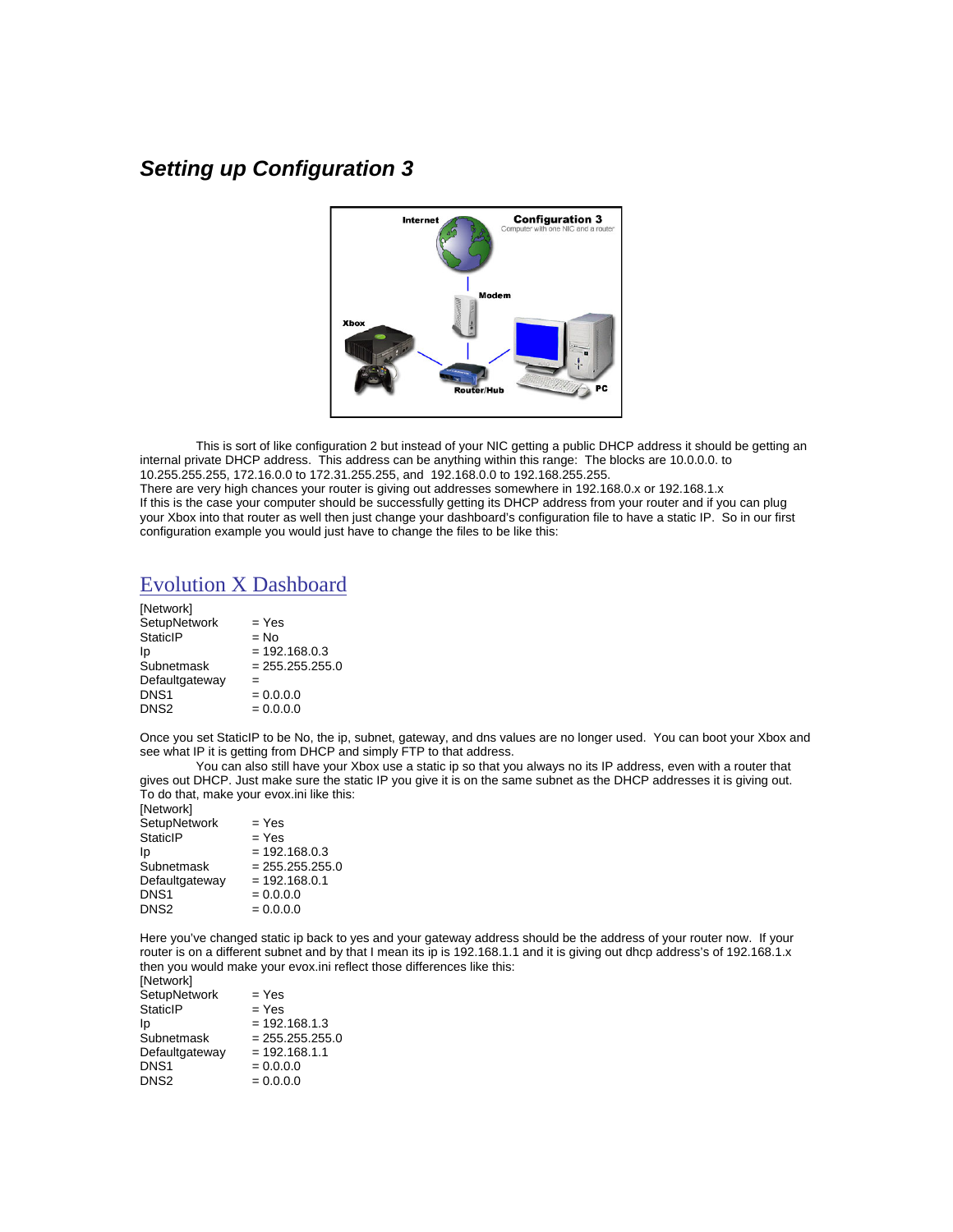#### MXM Dashboard

If you run MXM as your dash and want to use DHCP then the MXM.xml file's <network> section should look like this: <Network> <UseDHCP>True</UseDHCP>  $<$ IP  $/$ <DefaultGateway /> <SubnetMask>255.255.255.0</SubnetMask>  $<$ DNS1  $/$ >  $\n <$ DNS<sub>2</sub>  $\wedge$ </Network>

### Avalaunch Dashboard

If you run Avalaunch as your dash and want to use DHCP then make the <network> section of the avalaunch.xml look like this:

```
<network setup="1" type="dhcp"> 
        <ip> 192.168.0.180 </ip>
        \langlesubnet> 255.255.255.0 \langle/subnet>
         <gateway> 192.168.0.1 </gateway> 
 <dns1> 195.159.0.100 </dns1> 
 <dns2> 195.159.0.200 </dns2> 
         <proxy enabled="0"> 
                  <server> 10.0.0.1 </server> 
                  <port> 8080 </port> 
         </proxy> 
</network>
```
## UnleashX Dashboard

If UnleashX is your dash, to use DHCP setup the network section in the config.xml to look like this:

<Network Enable="Yes" Type="DHCP"> <IP>192.168.0.100</IP> <Subnet>255.255.255.0</Subnet> <Gateway>192.168.0.1</Gateway> <DNS1>192.168.0.1</DNS1> <DNS2>192.168.0.7</DNS2>

</Network>

 For all of the dash's configuration files, whenever you have them set to use DHCP, none of the other values you have defined below that are used. So if you have enabled DHCP then the IP address, subnet, gateway, and DNS values you see in the configuration file are NOT the ones your Xbox will likely get.

Also be careful if your router is giving out DHCP, and you want to give your Xbox a static IP so you know the IP address all the time then make sure whatever static IP you pick for your Xbox is not already an IP used by something else on your network given out by the router's DHCP range.

## *Other ways to Connect*

There are a few other ways to connect to your Xbox without using an ftp client. I'd like to mention them here just to cover the "networking" your Xbox topic but I'll link to the guides/tutorials that I think cover the connection the best. Also, all these other connections still use the ftp protocol, I'll cover telnet later.

1. You can map a network place on your computer to your Xbox so instead of needing to fire up an ftp app you could just go to windows explorer or a shortcut on your desktop to double-click and there is all your Xbox. Two tutorials have already been written that explain how to do this in Windows XP and Windows 2000.

For winxp: http://www.xbox-scene.com/articles/map-xp.php

For win2000: http://www.xbox-scene.com/articles/evoguide6.php - This guide uses webdrive to accomplish this on Windows 2000. Some other software I think would work as well is Internet Neighborhood Pro and FTP Desktop but I've tried none of them so can't recommend one over the other. If you find any freeware app that will provide this functionality let me know and I will try it out and add it here.

2. You can ftp to your Xbox direct from your web browser. Basically in your web browser instead of putting in http://www.website.com you would put in something like ftp://xbox:xbox@<xbox\_ip> and it should open right up to the contents of your Xbox folder structure. Nice and simple, no third party ftp client needed. A good guide for this can be found here: http://forums.xbox-scene.com/index.php?act=ST&f=36&t=69083 and be sure to read the rest of the thread for some tips and answers to questions. There is also a tutorial on the tutorials page here: http://www.xboxscene.com/articles/ftp-ie.php.

Please keep in mind this functionality is not limited to Internet Explorer only. Most browsers support typing in ftp:// instead of http:// if you want to ftp. I use the Opera browser and can connect the same way. If you ever forget the format to use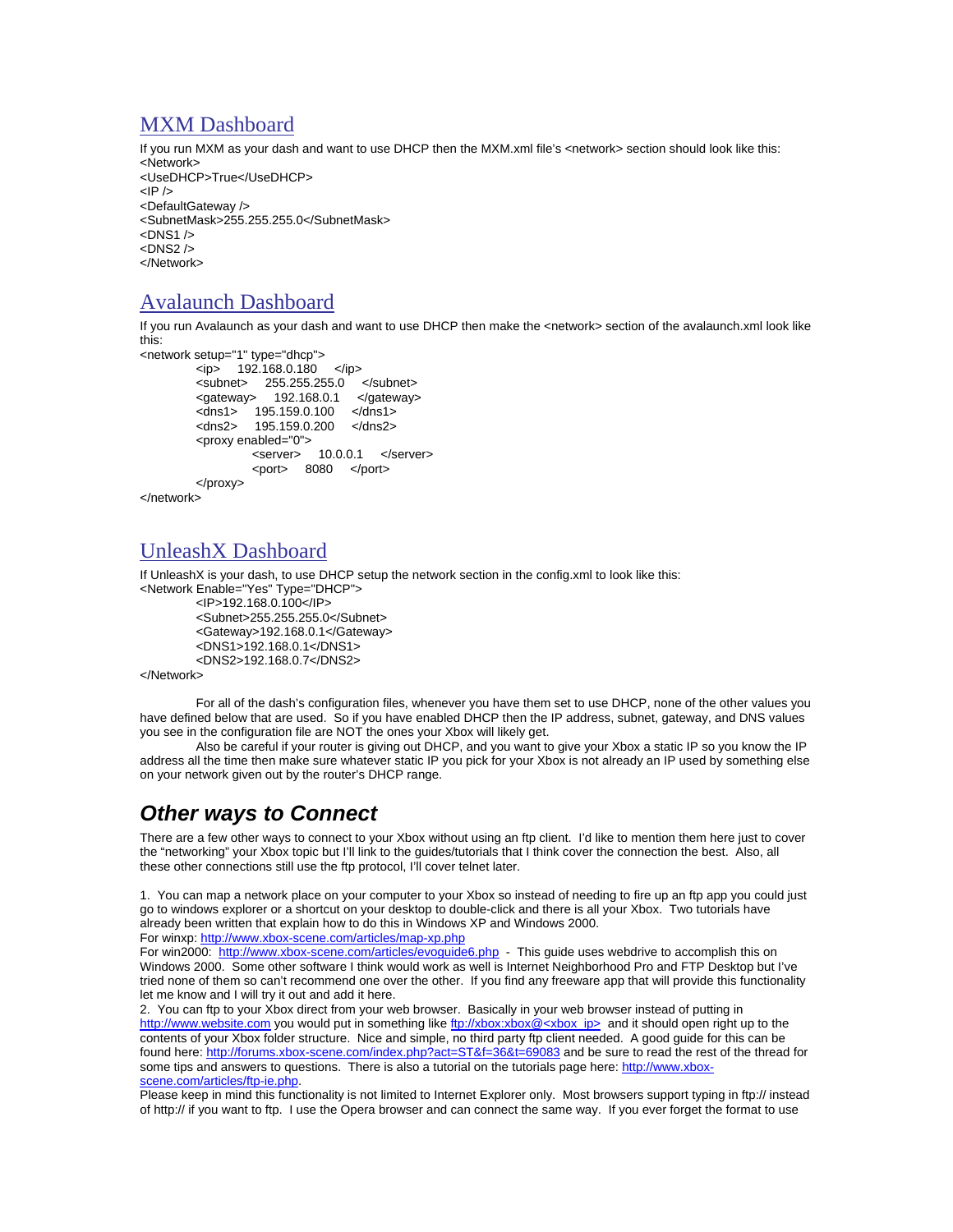to send the username and password in the address bar you can also (at least with IE and Opera) connect just by typing ftp://<xbox\_ip> and then you should get a pop up box prompting you for the username and password.

#### **Xbox to Xbox Transfers**

 If you have two Xbox's and want to transfer directly between them there are a few ways to do it. For any way your Xbox's still need network connectivity between each other. You could set them up just like configuration 1 from above or even hook them up to a router and use DHCP.

If you use Avalaunch as your dashboard then the easiest way for you would be to use the File Manager that is built in. When you launch the file manager click start and select switch to remote. Avalaunch should automatically detect the other Xbox if it is also running Avalaunch and you have them correctly networked. If the other Xbox uses another dash for the ftp server then move over to the right side now (which is the remote side) and hit start again. Now select add FTP Server. Enter the IP address info of your other Xbox. Once this is setup you should then be able to switch back and forth between local and remote sides and transfer your files.

If you don't have Avalaunch as your dash you can run a program called XB-FTP. This program you would launch as an app from one Xbox and it would act as your FTP Client. The other Xbox you would leave booted into whatever dash you run and it would be the FTP Server. There is another application you can run on your Xbox called xToolbox. You can use this app to transfer between two Xbox's as well just go into its file manager once it loads and it should be self explanatory for you. Just make sure you edit the host.ini file with the applicable IP address's for your local and remote Xbox.

If you have a PC you can also use the FXP method that is detailed here: http://forum.psxcare.com/support/showthread.php?threadid=7239

You don't have to use XBMP, you can use any dash that supports PASV for this method.

## *Troubleshooting*

- 1. First is to verify you are communicating with your Xbox. Run a command prompt and ping your Xbox IP address. In our example that would be 'ping 192.168.0.3'. Also, If you seem to have a connection that gets dropped every so often try to ping like this: 'ping -l 1024 -t 192.168.0.3', this will continuously ping your Xbox with 1024 bytes. Hit ctrl-c to end it. If you get any timed out then maybe you need a new Ethernet cable somewhere. If you can ping try a. and b. below, if you can't ping read that and the rest.
	- a. If you can ping but still have problems with FTP, make sure PASV is disabled in your FTP client if evox is your dash. Go to the help for your ftp client to figure out how to do it if you don't know how.
	- b. Make sure any firewall programs you run are turned off. Especially if you run Windows XP there is a default firewall that may be on. Its in the advanced properties of your NIC where you can uncheck the box for it to verify it isn't on. Also even if you think you disabled a firewall it could still be blocking ports. ZoneAlarm firewall can behave this way. It does this to ensure no virus or rogue program can disable it. Instead of disabling ZoneAlarm just add the IP address of your Xbox or even the entire subnet as Trusted. Then it will allow packets through.
- 2. If you can't ping make sure you check 1b, but also make sure you are using the correct Ethernet cables for your setup. Refer to the basics above about the crossover cable. Try pinging your local computer with these commands: 'ping 127.0.0.1' and 'ping localhost'. If you can ping these it's a good sign your TCP stack and driver for your NIC are loaded properly. If these do not ping correctly the first thing to try is to reload the driver for your NIC or search the manufacturer's website for an updated driver.
- 3. Try different ftp clients or make sure you are using the latest version of the client you have, especially if you are using the EvolutionX dashboard make sure you try FlashFXP if you are experiencing any problems.
- 4. Make sure you have the video cable plugged into the back of your Xbox (problem experienced by ndiguy). Note: the video cable doesn't have to be connected to your TV but does need to be connected to the back of the Xbox.
- 5. Run a sanity check if all else fails… make sure the settings you think are in your evox.ini are actually there. Run a command prompt on your pc and type 'ipconfig /all'. This will list all the settings all the NICs on your computer have. Verify they are all what you think they should be. When posting in the forums for more help try to include these two things in your post, it's a good first step.
- 6. If you get No Link! when you boot your Xbox make sure it is set to static ip. Verify the computer or whatever you have it connected to is booted up first and set up correctly. Then boot or reboot the Xbox. Make sure the cable and other hardware you are using is good. As a last resort, maybe your Xbox NIC is bad and needs replacing.
- 7. "I have two Xbox's at home and two separate Xbox live accounts, but when they both try to play live at the same time one always gets booted or disconnected, what's going on?" There could be a number of things but if you've checked everything else and think your network is all good, etc then whatever router you have these connected to could be handling PAT (port address translation) incorrectly. I know for a fact the current Linksys products will not handle this configuration properly. I also know that the Dlink DI-614 does handle this correctly and so would work with this configuration. If you have a different brand router and have this configuration let me know if it works or not for you so I can make a good list of who handles PAT correctly and who doesn't.
- 8. Nothing seems to work for you? Post your problem on the Xbox-scene forums. In your post try giving as much info as needed. Describe how you have things physically connected. Post the network section of your dash's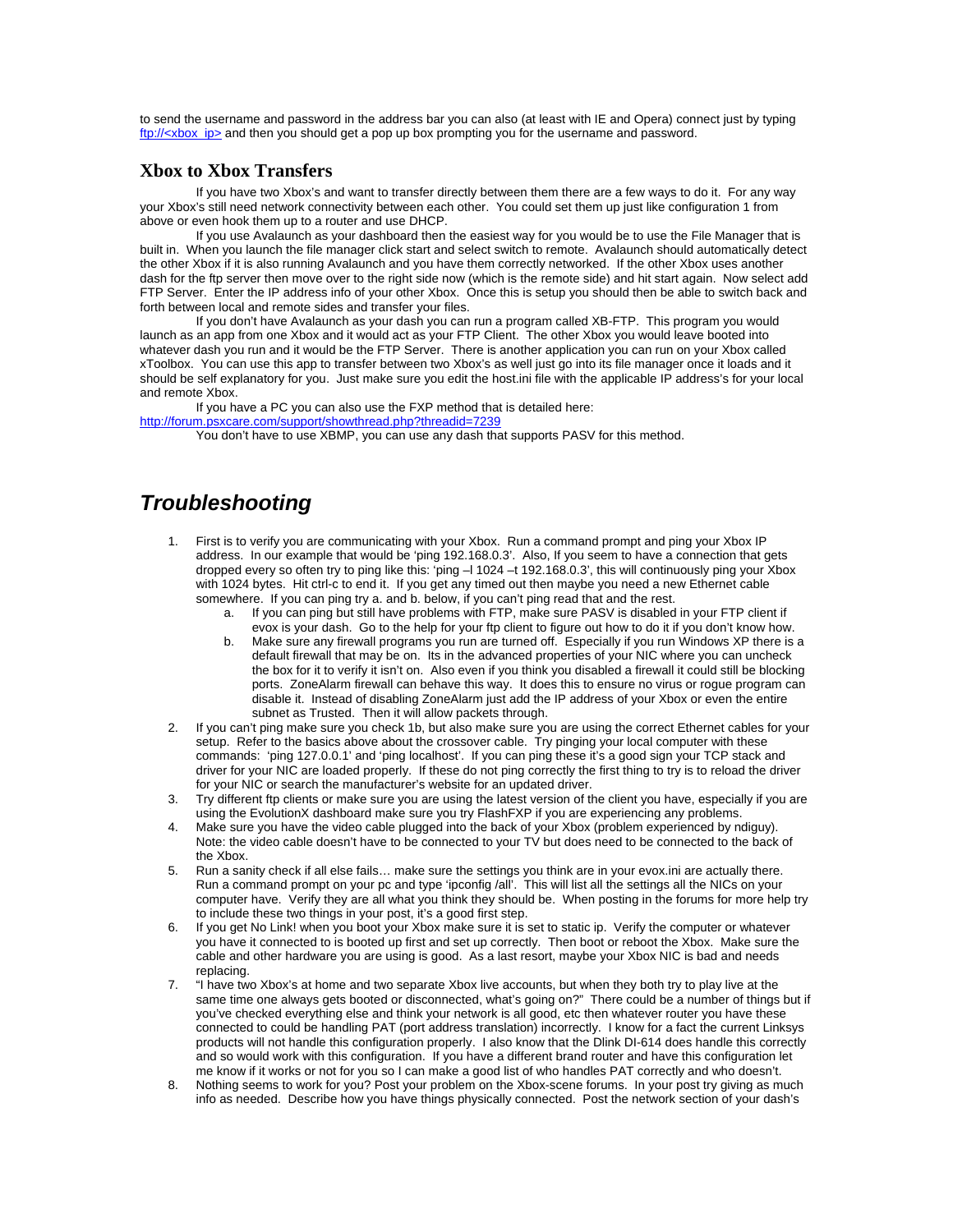configuration. Post an ipconfig /all from your computer (or just all IP information). Post any specific error messages you get, especially an FTP log if you can ping your Xbox but just can't seem to login. Post what software you use on the Xbox and your PC. Finally, make a new thread for your problem, don't post as a reply to someone else's problem and don't just PM someone you think will help.

#### **FTP Speed Issues**

 Once people start using FTP the next problem they may have is the speed being too slow. The key to addressing this issue is to try everything! Change your configuration, change software, use every combination of my suggestions below. The more you do the better chance something will reveal itself as the culprit to your slow speeds. Here is a common list of things to check to help improve your speed:

- 1. Try the extended ping from number 1 in the troubleshooting section. If you get some replies and some timed outs during that ping this could slow down your speed. Replace your cable(s), update driver(s), try different NIC, etc.
- 2. In the advanced properties of your NIC you should be able to find the settings for the speed and duplex of your card. Change these settings and see if some combination gives you better speed than others. Start with speed of 100 and full duplex and cycle through 100/half, 10/full, 10/half.
- 3. Check how much free space you have on the PARTITION you are ftp'ing to. If you have an 80GB hard drive and it says you have 20GB left, that doesn't mean you have 20GB of free space left on that partition. That partition could have very little space left while another partition has 18GB left. There are some reports that with <2GB of space FTP speed drops. This is probably one of the most common issues with speed and ftp in general.
- 4. If you are using a wireless or usb NIC setup try going wired with standard Ethernet to see if that narrows down the problem for you. And if you were using DHCP try assigning a static IP to your Xbox instead. Also try changing the channel that your wireless is currently communicating on. There could be more interference slowing down your speeds on a certain channel. At least try channels 1, 6, and 11.
- 5. Try different software on both ends… experiment. All configurations will be different. Try different FTP clients, updating FTP clients and even try using a different ftp server on the Xbox. One post on the forums suggested that switches from Evox to nexgen increased ftp speeds to the F: drive. The Avalaunch dash seems to be a pretty stable and fast FTP Server as well.
- 6. Try different hardware… don't overlook this! For example, if you have a hub, try a new one or better yet get a switch.
- 7. If you are using FlashFXP (or maybe try this with any client), some forum posts have suggested that by changing the transfer packet size from 4096 to 2048 you could see a speed increase. Some people run fine at 4096 but I know of at least one instance where changing this value to 2048 has helped tremendously.

#### *Wireless Xbox*

 I've noticed a few posts about how to get the Xbox on a wireless network so figured I'd touch on the subject here and give my thoughts on hardware to accomplish such a thing. First thing to consider is whether you want to use 802.11b or 802.11g. Discounting any other deciding factor you may have, and focusing solely on Xbox functionality, if you want to use your Xbox for ftp transfers and to play Xbox live then you'll be fine with 802.11b. If you think you'll want to stream movies or music to it and will want to do a lot of large (over 100mb) ftp transfers you'll want to go with 802.11g. With that…

 There are two setups you can use to communicate with your Xbox wirelessly. The first and least common way would be in an ad-hoc fashion. This would be the exact same as using a crossover cable from the Xbox to your pc just without the actual cable. Basically your computer would have some sort of a wireless card whether USB, PCI, or if it's a laptop then a PCMCIA or mini-PCI. For your Xbox you would get a wireless to Ethernet bridge (I'll mention brands in the next paragraph) and basically just RTFM for how to set it up in ad-hoc mode to communicate to the wireless card in your computer. Again, this would be like using a crossover cable, only your computer and Xbox would communicate with each other.

 The most popular way which most people would want to implement is with a wireless access point/router. From Linksys if you decided to go with 802.11b you could get model BEFW11S4, if you want 802.11g the WRT54G. From Dlink for 802.11b the DI-614+ is a good one and for 802.11g the DI-624. Now to get your Xbox to communicate wirelessly with one of these access point/routers you would need a wireless to Ethernet Bridge for it. From Linksys for 802.11b you could get a WET11 and for 802.11g the WET54G. From Dlink for 802.11b the DWL-810+ and for 802.11g the DWL-G810. From here it's really just a matter of reading the manual's (if you even need to) to get these bridges to associate to the SSID of your access point.

 Now I'd like to say don't think these are the only products that work. There are many other companies with products that do the exact same thing. I just listed the most common of the ones I'd recommend using and if you look up the product you'll get an idea of what to look for from other companies. I'm also not a fan of the Microsoft wireless Ethernet bridge devices. Currently, from what I've seen you need to configure it from the Microsoft dash and with a modified Xbox this isn't always a good thing. However, obviously they will work just fine so feel free to check them out too.